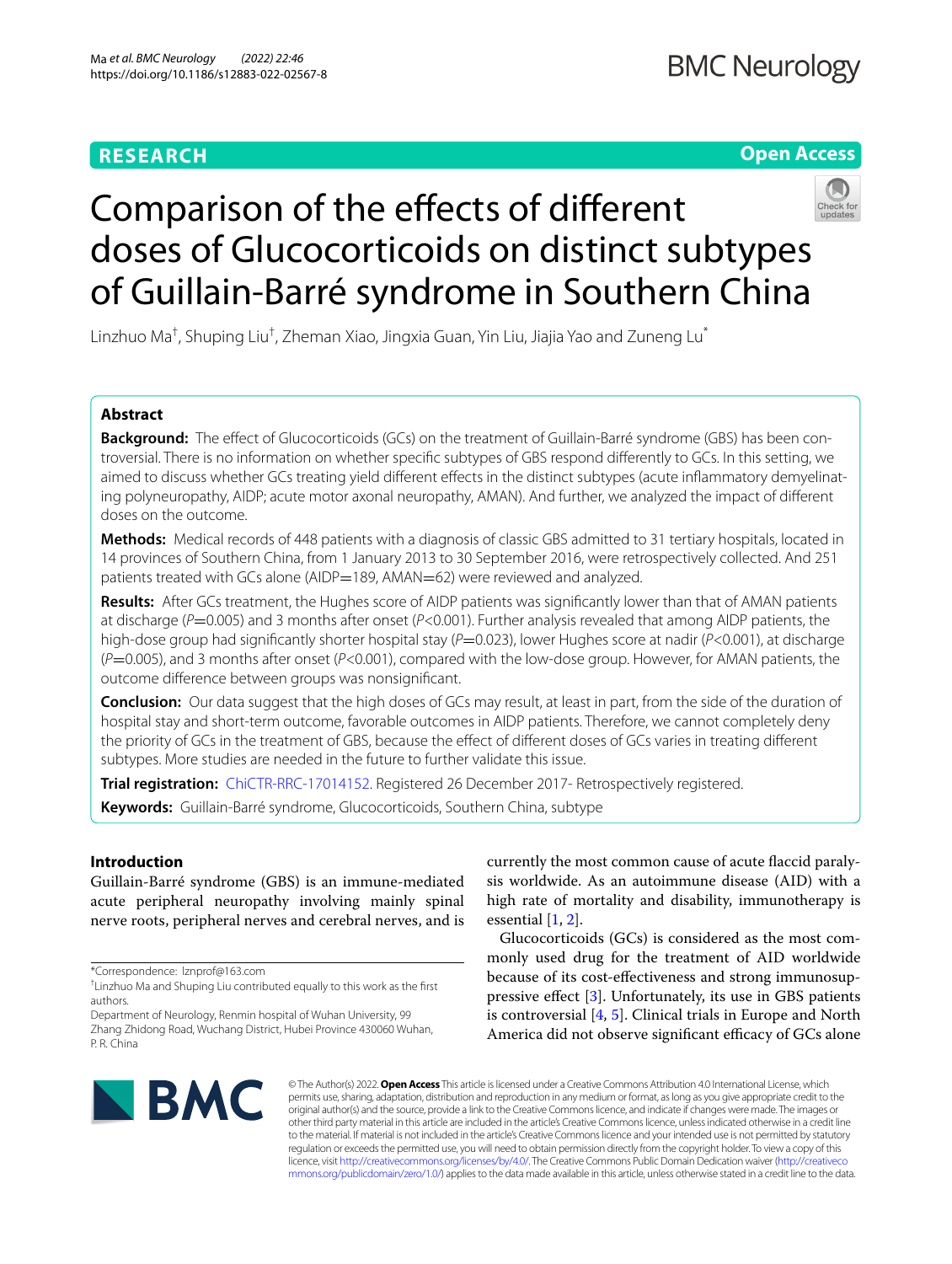



<span id="page-1-0"></span>in GBS, however, as it currently stands, the actual efficacy of GCs may be underestimated, because these abovementioned studies did not discuss the efficacy of GCs in diferent subtypes in a categorical manner, and the use and dosage of GCs were not uniform [\[6](#page-6-5)[–8](#page-6-6)]. Scholars such as Hughes have suggested that patients with GBS with conduction block respond well to GCs, while the use of GCs in patients with denervation delays the recovery of GBS, although the specifc mechanism needs to be further explored [[9\]](#page-6-7).

According to neuroelectrophysiological studies, GBS consists of two major subtypes, acute infammatory demyelinating polyneuropathy (AIDP), and acute motor axonal neuropathy (AMAN) [\[10](#page-6-8)]. AIDP is associated with macrophage and  $CD4^+$  T cell-mediated inflammation and peripheral nerve demyelination, whereas AMAN is mainly associated with the involvement of ganglioside autoantibodies and complement [\[11](#page-6-9)]. Given that these two major subtypes have diferent pathological characteristics and pathogenesis, and their epidemiology in Asia difers from foreign studies, it is necessary to explore the mechanism of action and efects of GCs based on diferent subtypes.

# **Methods**

# **Patient ascertainment**

This is a retrospective multicenter study and the medical records of consecutive hospitalized patients with a diagnosis of GBS in 31 representative tertiary hospitals, located in 14 provinces in southern China, between 1 January 2013 and 30 September 2016, were collected. Patients who fulflled the established clinical criteria of Asbury and Cornblath (1990) were enrolled [[12](#page-6-10)]. In addition, the patients whose clinical presentation and ancillary data were typical of GBS except for preservation or exaggeration of refexes were also included. Details regarding clinical data extraction and analysis, including inclusion and exclusion criteria, were described in our previous study  $[13]$ . Those patients with a diagnosis of AIDP or AMAN, including acute motor and sensory axonal neuropathy (AMSAN), and treated with GCs alone and symptomatic supportive treatment were ana-lyzed (Figure [1](#page-1-0)). The study was approved by the ethics committee of the Renmin Hospital of Wuhan University, and the need for informed consent was waived.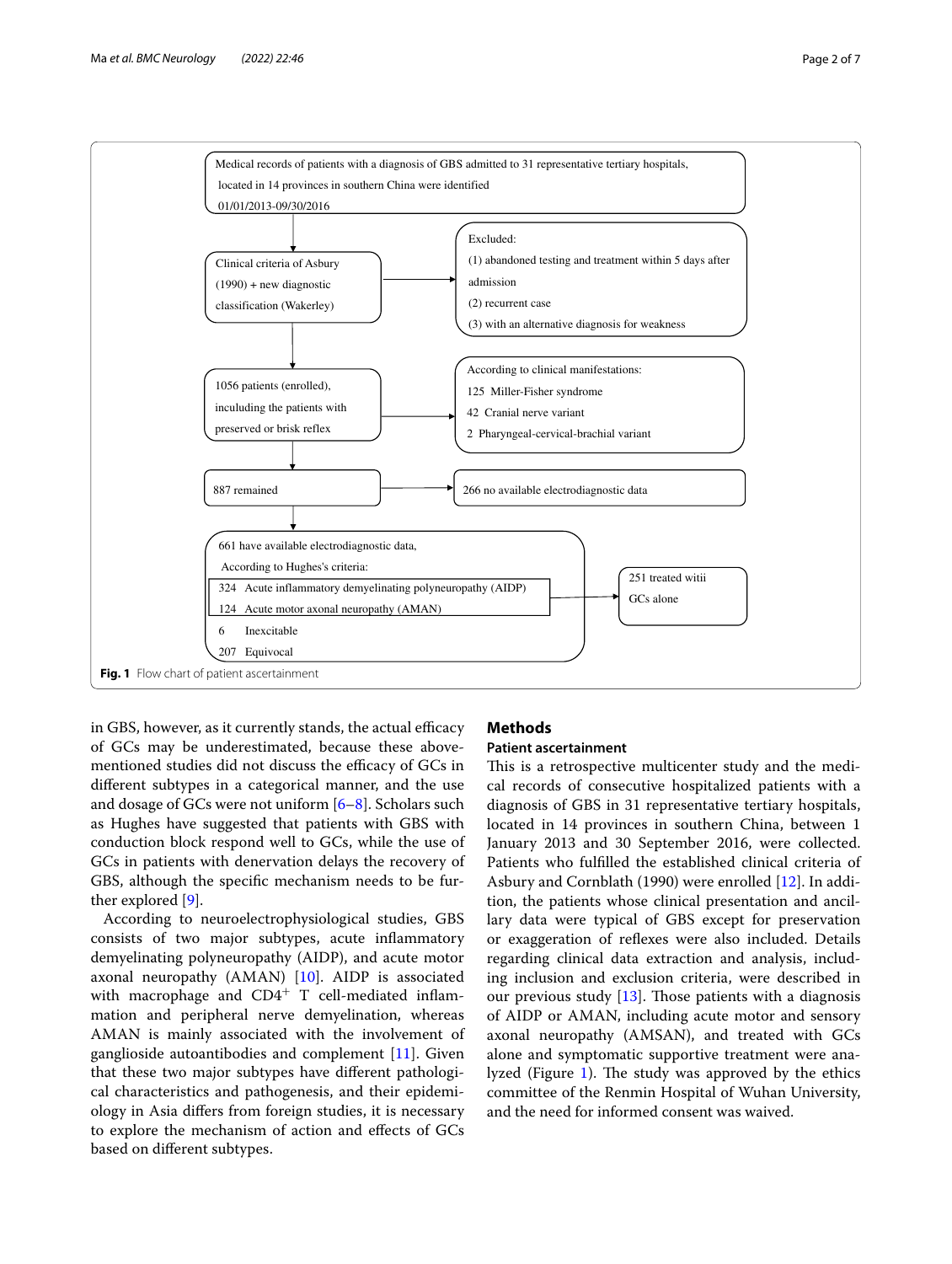# **Treatment Grouping**

The high dose group patients received methylprednisolone (MPS) (250–1,000 mg/d) for 3-5 days and then tapered as clinically indicated; while the low dose group received MPS (40–120 mg/d) for 3-5 days, or dexamethasone (10-20mg/d) for 5-7 days followed by a tapered dosage, or else oral prednisolone at 1 mg/kg/ day for 1 week, tailed off over the next 2 months in a similar manner.

## **Information Extraction**

Information on age, sex, preceding events, initial symptoms, concomitant symptoms, severity at admission, at nadir, at discharge, length of hospitalization, fndings of electrodiagnosis (EDX), treatment regime, types and doses of GCs were extracted. The motor function deficits of included patients were assessed by the Hughes Functional Grading Scale, a widely accepted scale of disability for GBS (grade 6, dead; grade 5, requiring assisted respiration; grade 4, bed-bound; grade 3, able to walk with aid; grade 2, able to walk independently; grade 1, minimal signs and symptoms, able to run; grade 0, normal) [\[14](#page-6-12)]. Details regarding clinical data extraction were described in our previous study [\[13](#page-6-11)].

#### **Statistical analysis**

Statistical analysis was performed using IBM SPSS 23.0 software. Categorical data were presented as proportions, and continuous data were presented as mean  $\pm$ standard deviation (SD). Diferences in proportions were tested by the  $x^2$  tests. The continuous variables with a normal distribution were tested using the Student's t-test or analysis of variance test, and the continuous variables with a skewed distribution were tested using the Mann-Whitney U test or the Kruskal-W allis analysis. For all statistical tests, *P*<0.05 was considered to be signifcant.

# **Results**

#### **Baseline clinical characteristics**

Finally, 251 patients with a diagnosis of GBS, including 189 (75.3%) cases with AIDP and 62 (24.7%) cases with AMAN, were analyzed. Among whom 157 (62.5%) were men and 94 (37.5%) were women, and 168 (66.9%) patients came from rural areas. The mean age was 49.6 years (age range 17–83 years). 133(53.0%) patients were treated with high-dose GCs, who received intravenous methylprednisolone ( $\geq$ 250 mg) for 3-5 days, followed by gradual reduction to oral prednisone. 118 (47.0%) patients were treated with low-dose GC, including dexamethasone, prednisone, and low-dose methylprednisolone (< 250 mg). Two patients died during their hospital stay. The common autonomic symptoms of our patients included hypertension, cardiac arrhythmia, hypotension, orthostatic hypotension, sweating, bowel and bladder incontinence or retention.

# **Efects of GCs on the treatment of diferent subtypes (AIDP**  *vs* **AMAN)**

There was no statistically significant difference between the two groups in terms of certain baseline characteristics, such as age, gender, urban-rural distribution, Hughes score on admission. As to complications and concomitant symptoms, autonomic dysfunctions and laboratory abnormality, for example, we found no signifcant diference between the two groups. However, facial/bulbar paralysis (45.5 *vs* 16.1, *P<*0.001) and paresthesia (49.2  $vs$  32.3,  $P=0.027$ ) were more frequently observed in patients with AIDP, in whom hyperrefexia occurred less frequently (5.8 *vs* 19.3, *P*=0.004). With regard to clinical outcomes, AIDP patients had a significantly lower Hughes score at discharge  $(2.51\pm0.98$ *vs* 2.84 $\pm$ 0.73, *P*= 0.005) and 3 months after onset (2.06±1.14 *vs* 2.50±0.80, *P<*0.001), compared to that in AMAN patients (Table [1\)](#page-3-0).

# **Efects of high‑dose and low‑dose GCs on the treatment of AIDP patients**

A total of 189 AIDP patients were enrolled in this study, 98 (51.9%) of them were treated with high-dose GCs and 91 (48.1%) patients received low-dose GCs. There was no statistically signifcant diference between the two groups in terms of age, gender, urban-rural distribution, and Hughes score on admission. Notably, patients that received low-dose GCs had a higher frequency of pulmonary infection (9.2 *vs* 20.9, *P*=0.026). Regarding to the clinical outcomes, patients in the high-dose group had a significantly shorter hospital stay  $(13.27 \pm 8.47)$ *vs* 15.16±7.62, *P*=0.023), lower Hughes score at nadir (3.28±0.88 *vs* 3.74±0.74, *P<*0.001), at discharge (2.36±1.03 *vs* 2.68±0.88, *P*=0.005) and 3 months after onset (1.83±1.30 *vs* 2.30±0.89, *P<*0.001), when compared with the low-dose group. During the hospitalization, one patient died (Table [2\)](#page-4-0).

# **Efects of high‑dose and low‑dose GCs on the treatment of AMAN patients**

Totally, 62 patients with AMAN were enrolled in our study and received diferent treatment doses of GCs. No diferences in baseline characteristics between groups were statistically signifcant. Concerning the short-term outcome, such as hospital stay (*P*=0.943), Hughes score at nadir (*P*=0.262), Hughes score at discharge (*P*=0.591)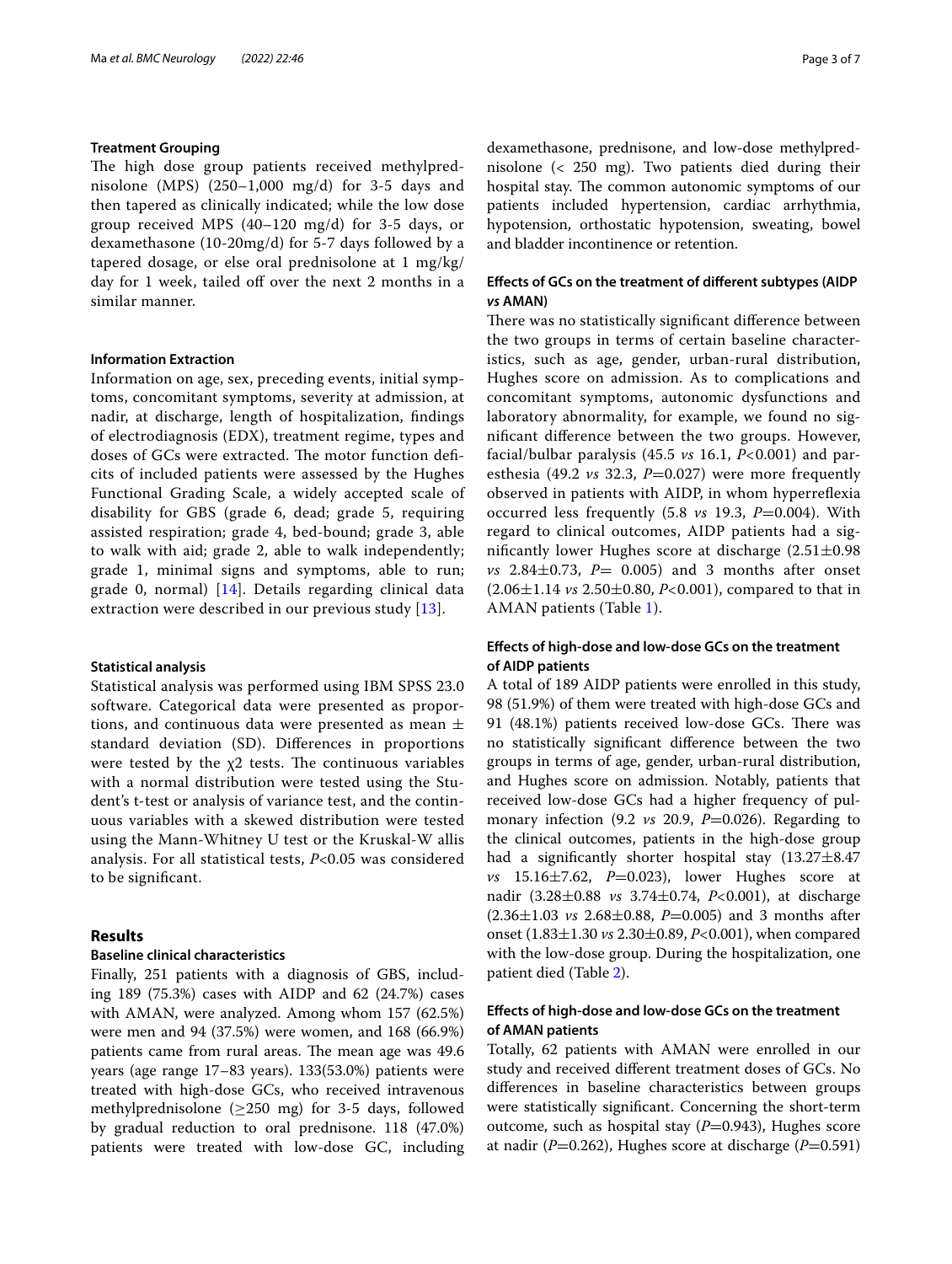# <span id="page-3-0"></span>**Table 1** Efects of GCs on the treatment of diferent subtypes

| <b>Parameters</b>                        | AIDP $(n=189)$  | AMAN $(n=62)$   | P value (two-tailed) |
|------------------------------------------|-----------------|-----------------|----------------------|
| Age (years)                              | 49.88±18.07     | 48.61±17.46     | 0.631                |
| Male, n (%)                              | 123(65.1)       | 34(54.9)        | 0.174                |
| Rural area, n (%)                        | 125(66.1)       | 43(69.4)        | 0.756                |
| Hughes score on admission (g)            | 2.97±0.93       | $3.10 \pm 0.88$ | 0.451                |
| Hughes score at nadir (q)                | 3.50±0.89       | 3.71±0.69       | 0.155                |
| Neurological symptoms, n (%)             |                 |                 |                      |
| Facial/bulbar paralysis                  | 86(45.5)        | 10(16.1)        | $< 0.001*$           |
| Oculomotor paralysis                     | 14(7.4)         | 3(4.8)          | 0.771                |
| Paresthesia                              | 93(49.2)        | 20(32.3)        | $0.027*$             |
| Hyperreflexia                            | 11(5.8)         | 12(19.3)        | $0.004*$             |
| Complication, n (%)                      |                 |                 |                      |
| Autonomic dysfunction, n (%)             |                 |                 |                      |
| Hypertension                             | 38(20.1)        | 11(17.7)        | 0.854                |
| Cardiac arrhythmia                       | 13(6.9)         | 7(11.3)         | 0.283                |
| Urinary retention                        | 21(11.1)        | 12(19.4)        | 0.128                |
| Deep venous thrombosis                   | 7(3.7)          | 3(4.8)          | 0.712                |
| Dyspnoea                                 | 49(25.9)        | 10(16.1)        | 0.124                |
| Pulmonary infection                      | 28(14.8)        | 8(12.9)         | 0.836                |
| <b>Diabetes</b>                          | 16(8.5)         | 4(6.5)          | 0.789                |
| Laboratory abnormality, n (%)            |                 |                 |                      |
| Hyponatraemia                            | 53(28.0)        | 13(16.7)        | 0.320                |
| Hypokalemia                              | 42(22.2)        | 14(22.6)        | 1.000                |
| Hospital stay (days)                     | 14.18±8.10      | 15.35±7.29      | 0.221                |
| Mechanical ventilation, n (%)            | 19(10.1)        | 7(11.3)         | 0.811                |
| Death in hospital stay, n (%)            | 1(0.5)          | 1(1.6)          | 0.434                |
| Hughes score at discharge (g)            | $2.51 \pm 0.98$ | $2.84 \pm 0.73$ | $0.005*$             |
| Hughes score of 3 months after onset (g) | $2.06 \pm 1.14$ | $2.50 \pm 0.80$ | $< 0.001*$           |

Values are mean±standard deviation unless otherwise specifed

GCs Glucocorticoids, AIDP acute infammatory demyelinating polyneuropathy, AMAN acute motor axonal neuropathy axonal neuropathy

\* Signifcant diference between groups at *p*<0.05

and Hughes score at 3 months after onset (*P*=0.386), the diferences between the two groups were non-signifcant (Table [3](#page-5-0)).

#### **Discussion**

Our frst multi-center study showed that the Hughes score at discharge and 3 months after onset were signifcantly lower in AIDP patients treated with GCs compared to that in AMAN patients. Further analysis found that among AIDP patients, the high-dose group had shorter hospitalization days and signifcantly lower Hughes score at nadir, at discharge and 3 months after onset than that in the low-dose group. However, among AMAN patients, according to our data, the short-term outcome in the high-dose group was not signifcantly different from that in the low-dose group.

In regarding to complications, we found that, among AIDP patients, the incidence of pulmonary infections was higher in the low-dose group, which we speculated that the longer hospital stay of patients in the low-dose group may account. Because, as the length of hospital stay increases, says from some kind of signifcance, the efective activity of patients decreases and the risk of pathogenic bacteria infection greatly increases [\[15](#page-6-13)]. On the other side, studies have demonstrated that patients with refractory pulmonary treated with high-dose corticosteroid could achieve defervescence earlier and have a shorter hospitalization [[16\]](#page-6-14).

These data above suggest that we can't dismiss completely the role of GCs in the treatment of GBS, subtyping to explore the efects of diferent doses of GCs on GBS treatment is necessary. After all, in China, especially in the 1990s, GCs were the drug of choice in the treatment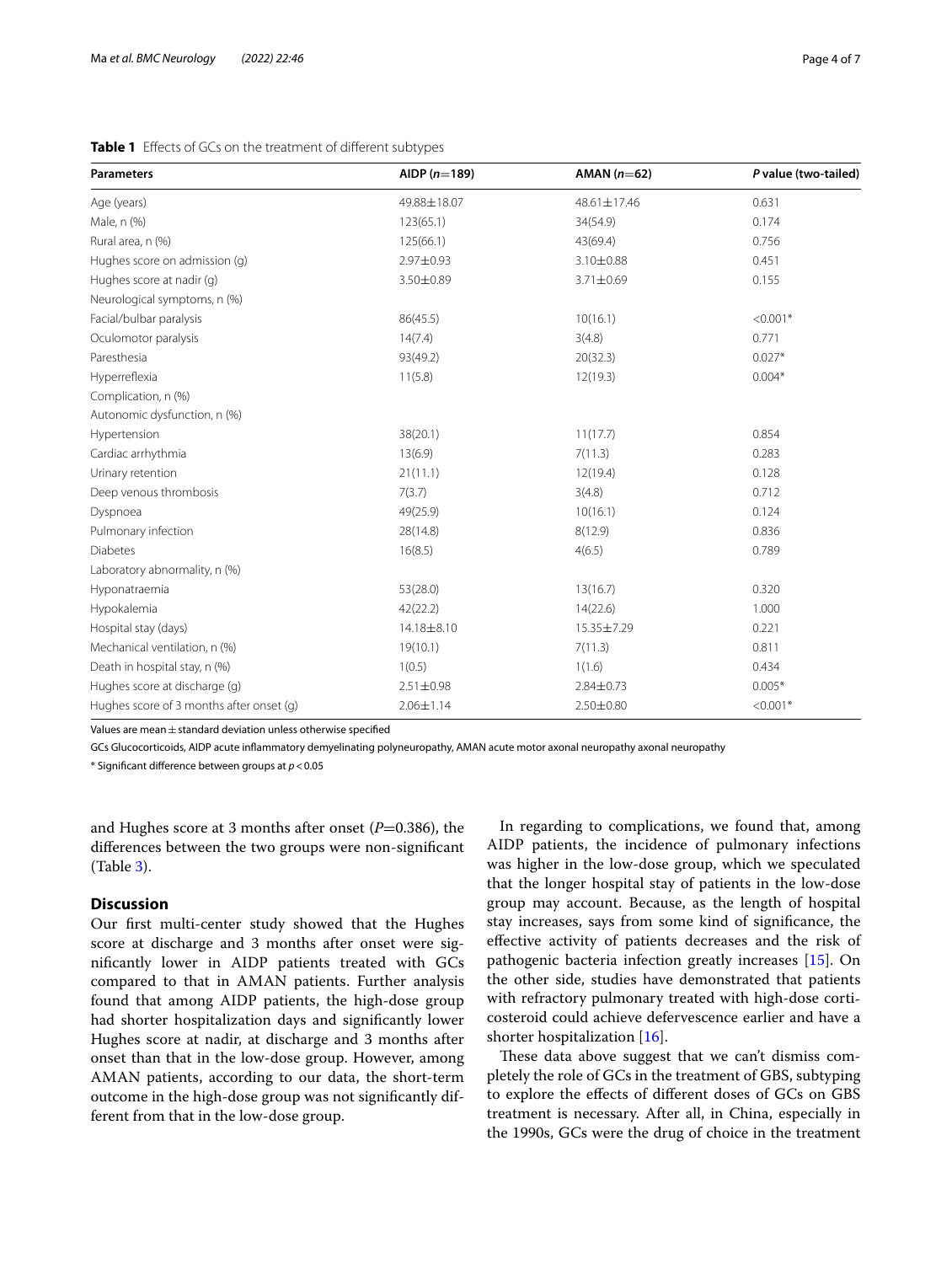| <b>Parameters</b>                        | High-dose(n=98) | Low-dose( $n=91$ ) | P value<br>(two-<br>tailed) |
|------------------------------------------|-----------------|--------------------|-----------------------------|
|                                          |                 |                    |                             |
| Age (mean, years)                        | 48.49±17.94     | 51.85±17.37        | 0.286                       |
| Male, n (%)                              | 65(66.3)        | 58 (63.7)          | 0.761                       |
| Rural area, n (%)                        | 62(63.3)        | 63(69.2)           | 0.443                       |
| Hughes score on admission (mean, q)      | 2.99±0.91       | 2.96±0.94          | 0.909                       |
| Hughes score at nadir (mean, q)          | 3.28±0.88       | 3.74±0.74          | $< 0.001*$                  |
| Neurological symptoms, n (%)             |                 |                    |                             |
| Facial/bulbar paralysis                  | 47(47.8)        | 39(42.9)           | 0.559                       |
| Oculomotor paralysis                     | 6(6.1)          | 8(8.8)             | 0.583                       |
| Paresthesia                              | 42(42.9)        | 51(56.0)           | 0.081                       |
| Hyperreflexia                            | 6(6.1)          | 5(5.5)             | 1.000                       |
| Complication, n (%)                      |                 |                    |                             |
| Autonomic dysfunction                    |                 |                    |                             |
| Hypertension                             | 17(17.3)        | 21(23.1)           | 0.413                       |
| Cardiac arrhythmia                       | 6(6.1)          | 7(7.7)             | 0.777                       |
| Urinary retention                        | 9(9.2)          | 12(13.2)           | 0.488                       |
| Deep venous thrombosis                   | 3(3.1)          | 4(4.4)             | 0.713                       |
| Dyspnoea                                 | 28(28.6)        | 21(23.1)           | 0.411                       |
| Pulmonary infection                      | 9(9.2)          | 19(20.9)           | $0.026*$                    |
| <b>Diabetes</b>                          | 9(9.2)          | 7(7.7)             | 0.797                       |
| Laboratory abnormality, n (%)            |                 |                    |                             |
| Hyponatraemia                            | 22(22.4)        | 31(34.1)           | 0.105                       |
| Hypoalbuminaemia                         | 19(19.4)        | 23(25.3)           | 0.383                       |
| Hospital stay (days)                     | 13.27±8.47      | 15.16±7.62         | $0.023*$                    |
| Mechanical ventilation, n (%)            | 11(11.2)        | 8(8.8)             | 0.635                       |
| Death in hospital stay, n (%)            | 1(1.0)          | $\mathbf{0}$       |                             |
| Hughes score at discharge (g)            | $2.36 \pm 1.03$ | 2.68±0.88          | $0.005*$                    |
| Hughes score of 3 months after onset (g) | $1.83 \pm 1.30$ | 2.30±0.89          | $< 0.001*$                  |

### <span id="page-4-0"></span>**Table 2** Efects of high-dose and low-dose GCs on the treatment of AIDP

Values are mean $\pm$ standard deviation unless otherwise specified

GCs Glucocorticoids, AIDP acute infammatory demyelinating polyneuropathy

 $*$  Significant difference between groups at  $p < 0.05$ 

of GBS because of their civilian price, and clinical observations found good results in many patients [\[17](#page-6-15)].

A study used a rabbit model of the axonal form of GBS initially explored the reasons for the inefectiveness of GCs in treating AMAN, suggesting that MPS did not reduce complement C3 deposition and sodium (Nav) channel disruption, but signifcantly reduced macrophage infltration in the ventral roots and thus delay the axonal regeneration [[18\]](#page-6-16). Studies of pathophysiology about AMAN have shown that the invasion of macrophages was rare at the acute progressive phase but signifcantly more frequent at the site of infammation mainly during the recovery phase, which suggested a role for macrophages in the clearance of damaged myelin and axon fragments and promoting nerve repair and regeneration [[19\]](#page-6-17). Whereas, the classical experimental autoimmune neuritis (EAN) model, which highly replicates human AIDP in terms of clinical manifestations, immunology, histopathology, and electrophysiology [[20](#page-6-18)], indicated that "Classically" activated (M1) macrophages mainly accumulated at the acute phase of EAN and promoted the infammatory response, while during the recovery phase, macrophages could change their expression profle, M2 macrophages attenuated infammation and promoted tissue repair [\[21,](#page-6-19) [22\]](#page-6-20). Ultrastructural studies showed that macrophage-mediated nerve injury was a pathological hallmark of AIDP/EAN [[21–](#page-6-19)[23\]](#page-6-21). Macrophages (M1) were involved in this process by regulating cytokines, chemokines, adhesion molecules, nitric oxide (NO) and matrix metalloproteinases (MMPs), and as major antigen-presenting and efector cells, macrophages played a key role in EAN pathogenesis by expressing antigens and promoting Th1 and Th17 polarization [\[24](#page-6-22)].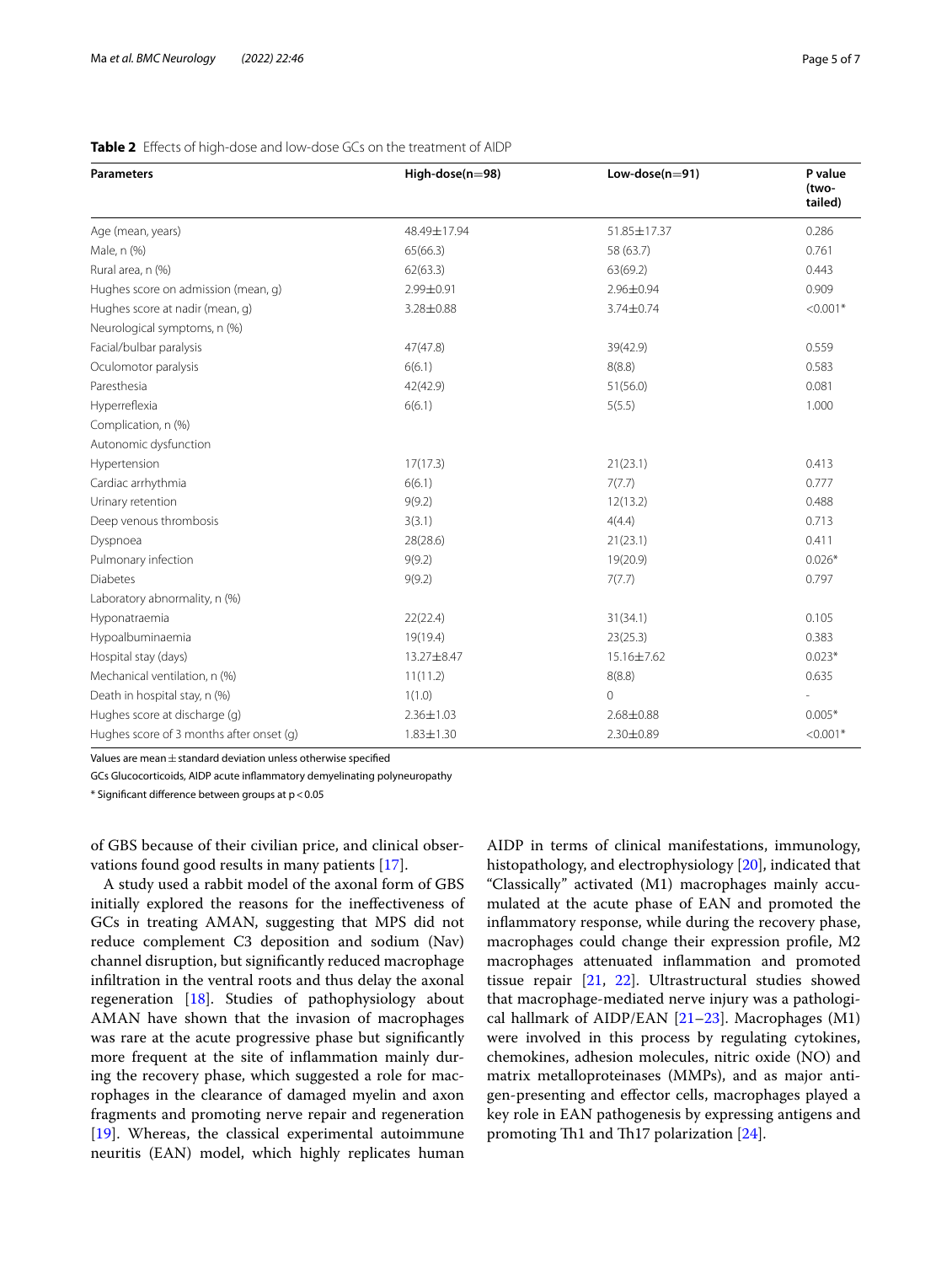| <b>Parameters</b>                        | High-dose $(n=35)$ | Low-dose $(n=27)$ | P value<br>(two-<br>tailed) |
|------------------------------------------|--------------------|-------------------|-----------------------------|
|                                          |                    |                   |                             |
| Age (years)                              | 49.31±15.69        | 47.70±19.80       | 0.722                       |
| Male, n (%)                              | 20(51.4)           | 14(51.9)          | 0.798                       |
| Rural area, n (%)                        | 26(74.3)           | 17(63.0)          | 0.805                       |
| Hughes score on admission (g)            | $3.11 \pm 0.93$    | 3.07±0.83         | 0.940                       |
| Hughes score at nadir (mean, g)          | 3.63±0.69          | 3.81±0.68         | 0.262                       |
| Neurological symptoms, n (%)             |                    |                   |                             |
| Facial/bulbar paralysis                  | 4(11.4)            | 6(22.2)           | 0.308                       |
| Oculomotor paralysis                     | 2(5.7)             | 1(3.7)            | 1.000                       |
| Paresthesia                              | 12(34.3)           | 8(29.6)           | 0.788                       |
| Hyperreflexia                            | 7(20.0)            | 5(18.5)           | 1.000                       |
| Complication, n (%)                      |                    |                   |                             |
| Autonomic dysfunction                    |                    |                   |                             |
| Hypertension                             | 6(17.1)            | 5(18.5)           | 0.735                       |
| Cardiac arrhythmia                       | 4(11.4)            | 3(11.1)           | 1.000                       |
| Urinary retention                        | 5(14.3)            | 7(25.9)           | 0.335                       |
| Deep venous thrombosis                   | 1(2.9)             | 2(7.4)            | 0.575                       |
| Dyspnoea                                 | 4(11.4)            | 6(22.2)           | 0.308                       |
| Pulmonary infection                      | 3(8.6)             | 5(18.5)           | 0.279                       |
| <b>Diabetes</b>                          | 3(8.6)             | 1(3.7)            | 0.626                       |
| Laboratory abnormality, n (%)            |                    |                   |                             |
| Hyponatraemia                            | 6(17.1)            | 7(25.9)           | 0.532                       |
| Hypoalbuminaemia                         | 9(25.7)            | 5(18.5)           | 0.555                       |
| Hospital stay (days)                     | 15.66±8.11         | 14.96±6.20        | 0.943                       |
| Mechanical ventilation, n (%)            | 3(8.6)             | 4(14.9)           | 0.689                       |
| Death in hospital stay, n (%)            | $\mathbf{0}$       | 1(5.00)           |                             |
| Hughes score at discharge (g)            | 2.80±0.76          | 2.89±0.70         | 0.591                       |
| Hughes score of 3 months after onset (g) | 2.43±0.74          | 2.59±0.89         | 0.386                       |

### <span id="page-5-0"></span>**Table 3** Efects of high-dose and low-dose GCs on the treatment of AMAN

Values are mean $\pm$ standard deviation unless otherwise specified

*GCs* Glucocorticoids, *AMAN* acute motor axonal neuropathy axonal neuropathy

In summary, we hypothesize that the diferent mechanisms of macrophages' role in the infammatory response of AIDP and AMAN may lead to diferent efects of GCs therapy. We will further test our hypothesis through animal experiments.

As a multicenter study, we derived relatively powerful results, but there exist inevitably some limitations. First, as a retrospective study, the long-term follow-up information was insufficient to further explore the prognosis of patients with diferent subtypes treated with diferent doses of GCs, further studies were anticipated; Second, the number of patients with AMAN subtypes in this study was relatively small; Third, because the study was a retrospective review of medical records and database, extracting bias was unavoidable. However, in order to reduce the bias as much as possible, a unifed parameter standard in the analysis of NCS was adopted and data were extracted by our team members through strict training.

#### **Conclusion**

In conclusion, our data frstly provides information about whether the responses to GCs difer between the principal subtypes of GBS, and prompts recommendations about the design of future GBS trails. GCs induce diferent efects in specifc GBS subtypes, among which highdose GCs therapy has a better prognosis for patients with AIDP. The effects of GCs on GBS subtypes should be discussed separately in future clinical trials to explore its mechanism of action and provide more timely and efective treatment measures for GBS patients.

#### **Abbreviations**

GCs: Glucocorticoids; GBS: Guillain-Barré syndrome; AIDP: Acute infammatory demyelinating polyneuropathy; AMAN: Acute motor axonal neuropathy;